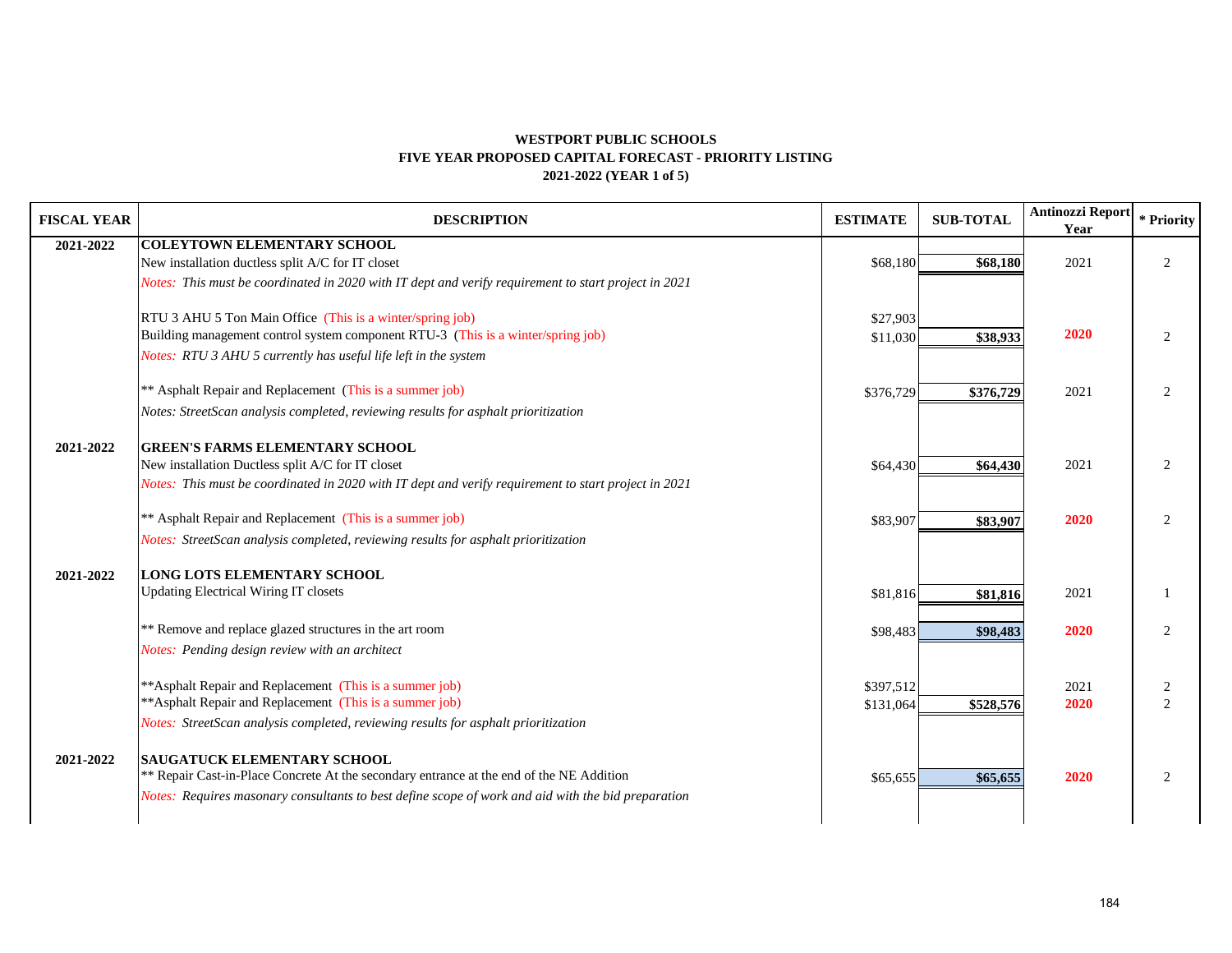|           | ** Remove and replace spalling bricks on 5% of brick facades, Repointing; cracks mortar; sealant              | \$197,690   |             | 2020 | 2              |
|-----------|---------------------------------------------------------------------------------------------------------------|-------------|-------------|------|----------------|
|           | ** Re-mortar significant building settlement cracking on interior brick walls                                 | \$21,212    |             | 2022 | $\sqrt{2}$     |
|           | ** Remove black stains; efflorescence; mildew                                                                 | \$96,021    |             | 2020 | $\sqrt{2}$     |
|           | ** Repointing; cracks, spalling on the front facade (Cafeteria)                                               | \$63,408    |             | 2021 | $\sqrt{2}$     |
|           | ** Repair structural cracking at the second floor wall at the front of the school                             | \$32,828    | \$411,159   | 2020 | $\sqrt{2}$     |
|           | Notes: Requires masonary consultants to best define scope of work and aid with the bid preparation            |             |             |      | 2              |
|           | ** Asphalt Repair and Replacement (This is a summer job)                                                      | \$392,443   | \$392,443   | 2020 | 2              |
|           | Notes: StreetScan analysis completed, reviewing results for asphalt prioritization                            |             |             |      |                |
| 2021-2022 | <b>BEDFORD MIDDLE SCHOOL</b>                                                                                  |             |             |      |                |
|           | Redesign and upgrade of four(4) Science Labs,                                                                 | \$320,000   | \$320,000   |      | 3              |
|           | Notes: Moved from FY19-20, academic master plan required, curriculum delivery input needed                    |             |             |      |                |
|           | ** Repair structural concrete slab- on-grade in corridor outside the Main Office to the end of the Auditorium | \$88,635    |             | 2020 | 2              |
|           | ** Repair structural concrete slab- on-grade in receiving/mechanical corridor and Auditorium seating areas    | \$40,781    |             | 2020 | $\sqrt{2}$     |
|           | ** Maintenance of unit masonry - Restoration in gym and near door 11,13                                       | \$47,726    |             | 2021 | $\sqrt{2}$     |
|           | ** Repair and replace of ceramic of popping ceramic tiles in the locker room                                  | \$25,568    | \$202,710   | 2021 | 2              |
|           | Notes: Require masonary consultants to best define scope of work and aid with the bid preparation             |             |             |      |                |
|           | New installation ductless split A/C for IT closet                                                             | \$68,180    | \$68,180    | 2021 | 2              |
|           | Notes: This must be coordinated in 2020 with IT dept and verify requirement to start project in 2021          |             |             |      |                |
|           | Replacement "floating" CV actuators for VAV boxes                                                             | \$170,451   | \$170,451   | 2021 | $\overline{2}$ |
|           | Notes: Assistant of control humidity                                                                          |             |             |      |                |
|           | Asphalt Repair and Replacement, Staples overflow parking, additional parking lot (This is a summer job)       | \$263,034   |             | 2020 | 2              |
|           | Asphalt Repair and Replacement Staples overflow parking, additional spaces along road (This is a summer job)  | \$243,178   | \$506,212   | 2020 | 2              |
|           | Notes: StreetScan analysis completed, reviewing results for asphalt prioritization                            |             |             |      |                |
|           | Concrete paving repair and replacement, Staples overflow parking sidewalk, spaces along road                  | \$43,700    |             | 2020 | $\sqrt{2}$     |
|           | Concrete paving repair and replacement, Staples overflow parking sidewalk, spaces along road                  | \$51,894    | \$95,594    | 2020 | 2              |
|           | Notes: Further investigation required to define scope of work                                                 |             |             |      |                |
| 2021-2022 | <b>STAPLES HIGH SCHOOL</b>                                                                                    |             |             |      |                |
|           | ** Investigate, patch and repair causes of cracking in floor slab in the auditorium                           | \$90,336    | \$90,336    | 2021 | 2              |
|           | **Replacement acoustical ceiling tiles at lower level corridor                                                | \$674,319   | \$674,319   | 2021 | 2              |
|           | **Removal existing poured sports flooring and replace with seamless Pulastic Classic 110                      | \$1,203,586 | \$1,203,586 | 2021 | 1              |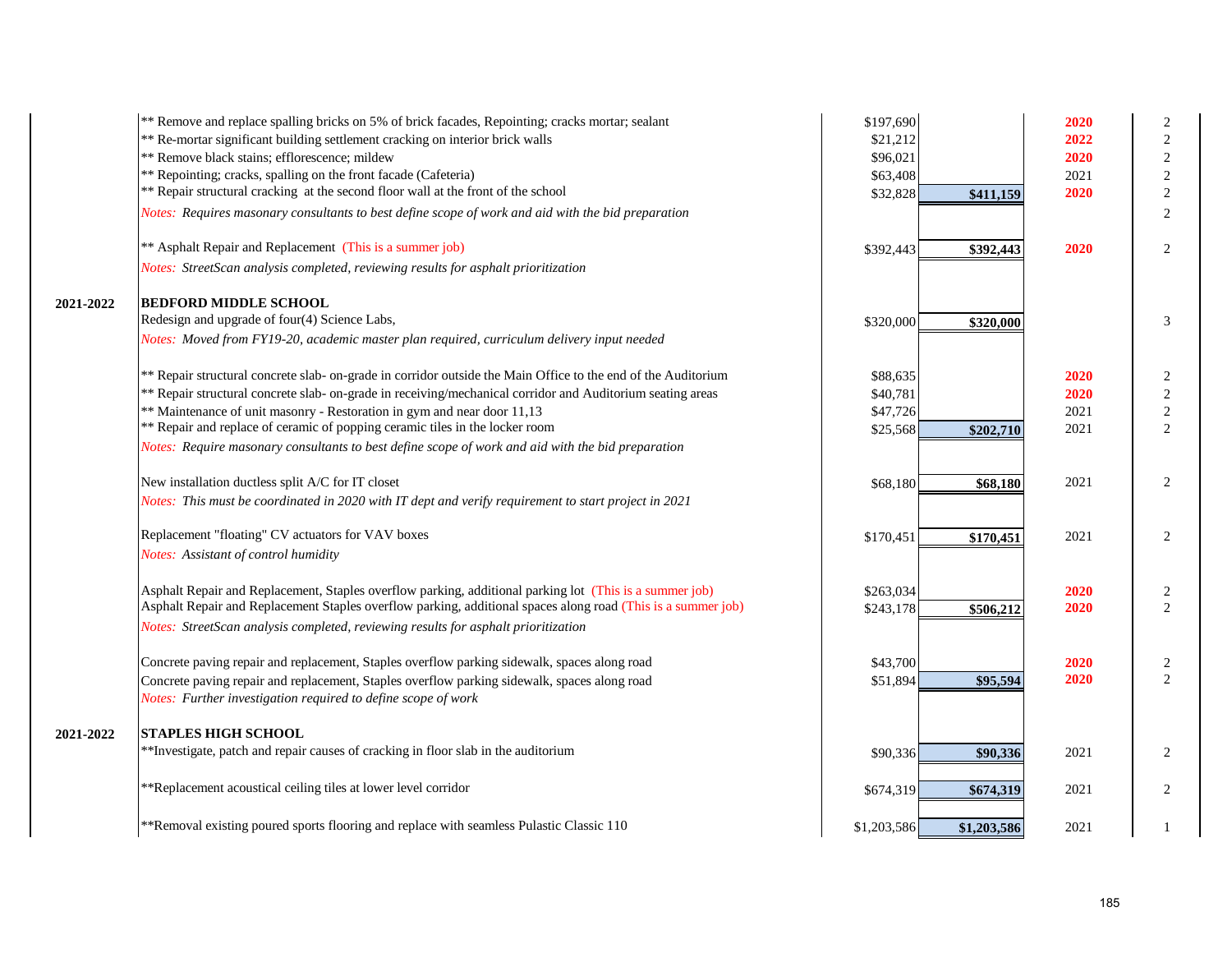| Notes: May require extended closure of the field house due to remediation, pending enviromental analysis |           |             |      |                |
|----------------------------------------------------------------------------------------------------------|-----------|-------------|------|----------------|
| **Remove and replacement in Area A: Small Indoor AHU's                                                   | \$165,678 |             | 2021 | $\overline{c}$ |
| **Installation BMS controls for Area A: Small Indoor AHU's                                               | \$34,363  | \$200,041   | 2021 | $\gamma$       |
| Remove and replacement Pool Dehumid AHU                                                                  | \$102,271 |             | 2021 | ↑              |
| **Installation BMS controls for Area A: Pool Dehumid. AHU                                                | \$17,181  | \$119,452   | 2021 | $\mathcal{D}$  |
| Installation ductless split for IT closets : 2 tons                                                      | \$68,180  |             | 2021 | $\overline{c}$ |
| Installation ductless split for IT closets : 5 tons                                                      | \$37,499  | \$105,679   | 2021 | $\gamma$       |
| Notes: This must be coordinated in 2020 with IT dept and verify requirement to start project in 2021     |           |             |      |                |
| **Asphalt Repair and Replacement (This is a summer job)                                                  | \$144,562 | \$144,562   | 2021 | $\bigcap$      |
| Notes: StreetScan analysis completed, reviewing results for asphalt prioritization                       |           |             |      |                |
| <b>Total Fiscal Year 2021-2022</b> (without soft cost)                                                   |           | \$6,111,433 |      |                |
| Projected 11% Soft cost required for upcoming year 2022-2023                                             |           | \$1,182,834 |      |                |
| Gran Total Fiscal Year 2021-2022 (softcost included)                                                     |           | \$7,294,267 |      |                |

*\*Priority recommended by facilities department needs*

*\*\* Soft cost include engineering, architectural design and project management estimated at 11%*

# **WESTPORT PUBLIC SCHOOLS FIVE YEAR PROPOSED CAPITAL FORECAST - PRIORITY LISTING 2022-2023 (YEAR 2 OF 5)**

| <b>FISCAL YEAR</b> | <b>DESCRIPTION</b>                                                           | <b>ESTIMATE</b> | <b>SUB-TOTAL</b> | Antinozzi Report<br>Year | * Priority |
|--------------------|------------------------------------------------------------------------------|-----------------|------------------|--------------------------|------------|
| 2022-2023          | <b>COLEYTOWN ELEMENTARY SCHOOL</b>                                           |                 |                  |                          |            |
|                    | 15 Ton AC unit media center RTU-4 (This is a winter/spring job)              | \$77,801        |                  | 2020                     |            |
|                    | $AHU \# 4$ Ton Main Office- bms controllers (This is a winter/spring job)    | \$11,030        | \$88,831         | 2020                     |            |
|                    | <i>Notes:</i> System has life cycle left                                     |                 |                  |                          |            |
| 2022-2023          | <b>GREEN'S FARMS ELEMENTARY</b><br>**Replacement of lintels and misc. metals | \$65,655        | \$65,655         | 2020                     |            |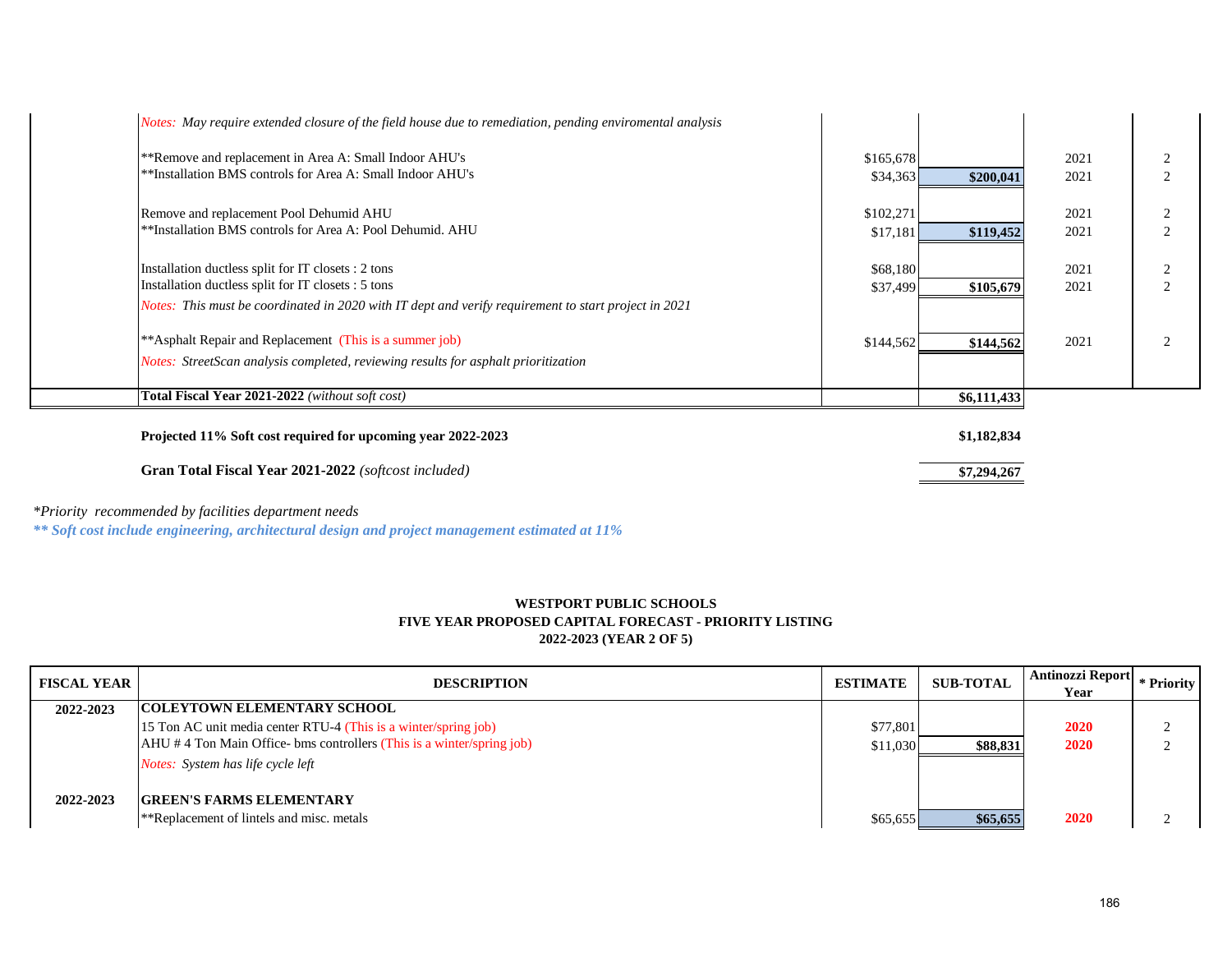|           | Notes: Require masonary consultants to best define scope of work and aid with the bid preparation                                                                                                                                                                                                                                                        |                                               |             |                              |                                            |
|-----------|----------------------------------------------------------------------------------------------------------------------------------------------------------------------------------------------------------------------------------------------------------------------------------------------------------------------------------------------------------|-----------------------------------------------|-------------|------------------------------|--------------------------------------------|
|           | Remove and replace asphalt shingles and shakes (asphalt singles to be reviewed and verified existing life left)<br>Replace membrane roofing system southwest area, (asphalt singles to be reviewed and verified existing life left)                                                                                                                      | \$173,069<br>\$1,788,852                      | \$1,961,921 | 2022<br>2022                 | $\overline{2}$<br>$\overline{2}$           |
|           | Replace rust metal partitions for plastic all toilets partitions                                                                                                                                                                                                                                                                                         | \$95,735                                      | \$95,735    | 2022                         | 1                                          |
|           | **Remove existing telescoping platform replace with retractable<br>Notes: Further investigation needed to see if existing system can be modified rather than replacement                                                                                                                                                                                 | \$76,703                                      | \$76,703    | 2021                         | $\overline{2}$                             |
|           | Replacement Indoor AHU4 with dehumidifier 8,200 cfm cap                                                                                                                                                                                                                                                                                                  | \$159,441                                     | \$159,441   | 2022                         | 2                                          |
|           | ** Cleaning Masonry units, black stain mildew, ivy efflorescence (This is a summer job)                                                                                                                                                                                                                                                                  | \$176,764                                     | \$176,764   | 2022                         | 2                                          |
|           | Major maintenance water cooled chiller 265 tons                                                                                                                                                                                                                                                                                                          | \$106,058                                     | \$106,058   | 2022                         | $\mathbf{1}$                               |
|           | ** Asphalt Repair and Replacement (This is a summer job)<br>Notes: StreetScan analysis completed, reviewing results for asphalt prioritization                                                                                                                                                                                                           | \$76,929                                      | \$76,929    | 2022                         | $\overline{2}$                             |
| 2022-2023 | KINGS HIGHWAY ELEMENTARY SCHOOL                                                                                                                                                                                                                                                                                                                          |                                               |             |                              |                                            |
|           | **Remove and replacement concrete exterior steps at the gym<br>**Remove and replacement concrete exterior steps at music rooms<br>Notes: Masonary design for best repair application needed                                                                                                                                                              | \$68,180<br>\$65,655                          | \$133,835   | 2021<br>2020                 | 1                                          |
|           | **Remove and replacement plumbing fixtures<br>Notes: Depending on location may required lead abatement                                                                                                                                                                                                                                                   | \$276,105                                     | \$276,105   | 2022                         | $\overline{2}$                             |
|           | Remove and replacement Small Indoor AHU's: DX with compressor-condenser at grade                                                                                                                                                                                                                                                                         | \$120,907                                     | \$120,907   | 2022                         | $\overline{2}$                             |
|           | Removal of underground 10,000 gallons oil tank installed in 1993. No replacement<br>Notes: Item not identified in the Antinozzi report.                                                                                                                                                                                                                  | \$80,000                                      | \$80,000    | N/A                          | $\mathbf{1}$                               |
| 2022-2023 | <b>LONG LOTS ELEMENTARY SCHOOL</b><br>**Maintenance of Cast-in-Place Concrete<br>**Maintenance of Unit Masonry - Restoration<br>**Maintenance of Unit Masonry - Cleaning Black stains; mildew<br>**Exterior Insulation and Finish System - Cleaning<br>Notes: Require masonary consultants to best define scope of work and aid with the bid preparation | \$51,135<br>\$53,453<br>\$121,590<br>\$76,018 | \$302,196   | 2021<br>2021<br>2021<br>2021 | 2<br>2<br>$\overline{c}$<br>$\overline{2}$ |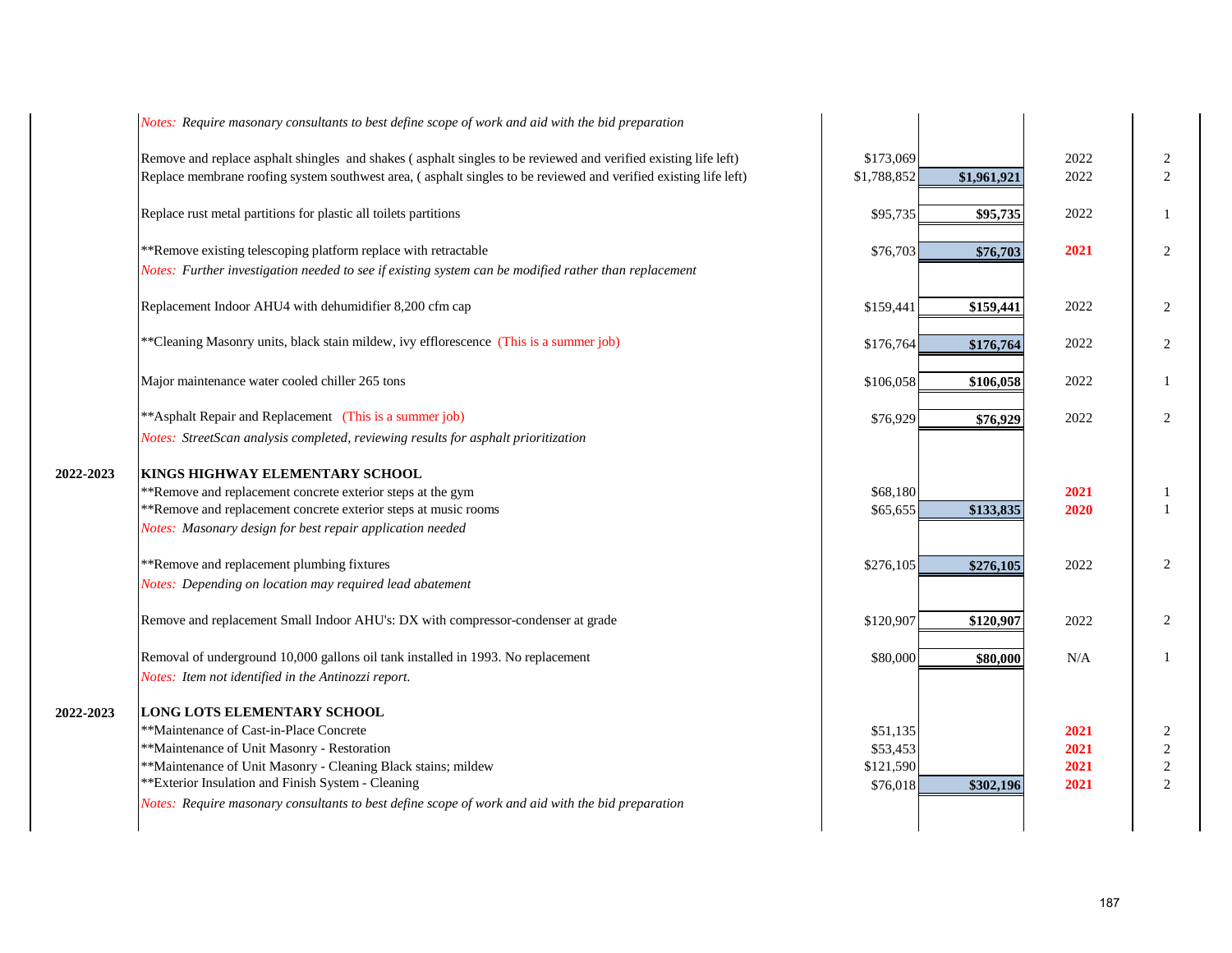|           | **Remove and replacement Aluminum windows                                                                                                                 | \$536,567             | \$536,567 | 2020         |                                    |
|-----------|-----------------------------------------------------------------------------------------------------------------------------------------------------------|-----------------------|-----------|--------------|------------------------------------|
|           | Notes: Waiting for enviromental investigation / design                                                                                                    |                       |           |              |                                    |
|           | **Remove and replacement ceiling tiles in all classrooms                                                                                                  | \$730,208             | \$730,208 | 2022         | $\overline{c}$                     |
|           | Update foodservice equipment                                                                                                                              | \$180,299             | \$180,299 | 2022         |                                    |
|           | Notes: Pending TSO cafeteria funding                                                                                                                      |                       |           |              |                                    |
|           | Update plumbing fixtures                                                                                                                                  | \$173,229             | \$173,229 | 2022         | 3                                  |
|           | Replacement small indoor AHU's                                                                                                                            | \$127,270             | \$127,270 | 2022         | $\overline{2}$                     |
|           | Replacement distribution panels at old service entrance                                                                                                   | \$70,706              | \$70,706  | 2022         | 3                                  |
| 2022-2023 | <b>SAUGATUCK ELEMENTARY SCHOOL</b>                                                                                                                        |                       |           |              |                                    |
|           | **Repair Structural concrete slabs, slab- on-grade                                                                                                        | \$176,764             | \$176,764 | 2022         | 1                                  |
|           | **Remove all the old aluminum doors, windows, and transoms along the Auditorium Gallery                                                                   | \$128,861             | \$128,861 | 2021         | $\overline{c}$                     |
|           | Notes: Pendiing AIA design review for new windows and storefront                                                                                          |                       |           |              |                                    |
|           | Removal and replacement of carpet and wall base floor in the auditorium<br>Removal and replacement of carpet and wall base floor in all classrooms        | \$62,381<br>\$473,399 | \$535,780 | 2022<br>2022 | $\overline{c}$<br>$\boldsymbol{2}$ |
|           | **Exterior building painting - original building                                                                                                          | \$106,058             |           | 2021         | $\boldsymbol{2}$                   |
|           | **Exterior building painting - NE addition                                                                                                                | \$65,655              |           | 2020         | $\overline{2}$                     |
|           | **Remove parge coating on exposed foundation in the original building                                                                                     | \$73,635              | \$245,348 | 2021         | $\mathbf{2}$                       |
|           | Notes: Needs to be integrated with masonry repairs                                                                                                        |                       |           |              |                                    |
|           | New installation ductless split A/C for IT closet<br>Notes: This must be coordinated in 2020 with IT dept and verify requirement to start project in 2022 | \$62,221              | \$62,221  | 2022         | 2                                  |
| 2022-2023 | <b>BEDFORD MIDDLE SCHOOL</b>                                                                                                                              |                       |           |              |                                    |
|           | **Replacement all lab cabinetry & countertops                                                                                                             | \$795,551             |           | 2022         | $\overline{c}$                     |
|           | **Replacement all Art Room cabinetry & countertops                                                                                                        | \$179,430             | \$974,981 | 2022         | $\overline{2}$                     |
|           | Notes: Pending academic review                                                                                                                            |                       |           |              |                                    |
|           | ** Investigate cause of staining and correction on Eastern façade; cleaning                                                                               | \$98,988              | \$98,988  | 2022         | 2                                  |
|           | Replacement metal stalls, toilet partitions, compartments                                                                                                 | \$242,450             | \$242,450 | 2022         | $\boldsymbol{2}$                   |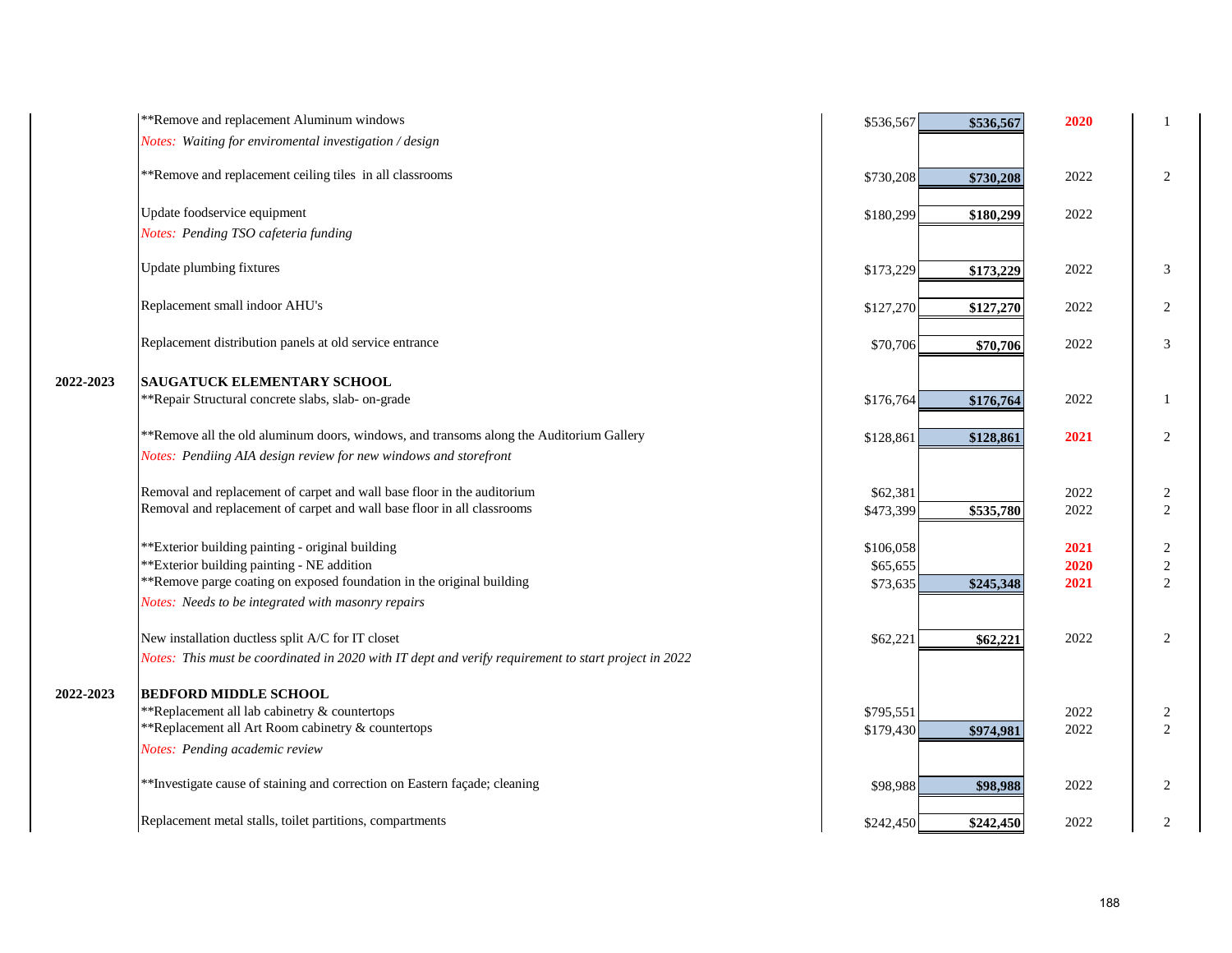|           | Replacement "floating" CV actuators at remaining AHU's, FCU's and UV's                                                                                                                      | \$106,058             | 2022<br>\$106,058         | 2              |
|-----------|---------------------------------------------------------------------------------------------------------------------------------------------------------------------------------------------|-----------------------|---------------------------|----------------|
| 2022-2023 | <b>STAPLES HIGH SCHOOL</b>                                                                                                                                                                  |                       |                           |                |
|           | **Repointing; cracks found in stairs, maintenance of masonry                                                                                                                                | \$212,117             | 2022                      | $\overline{c}$ |
|           | ** Cleaning of black stains; mildew, units E,F,H                                                                                                                                            | \$218,725             | 2022<br>\$430,842         | 2              |
|           | **Remove and replacement cabinets, countertops, plastic laminate cabinetry in the cafeteria<br>**Remove and replacement cabinets, countertops, plastic laminate cabinetry in the greenhouse | \$122,725<br>\$55,150 | 2021<br>2022<br>\$177,875 | 2<br>2         |
|           | Notes: Academic input required for greenhouse usage and bundle with cafeteria                                                                                                               |                       |                           |                |
|           | **Remove and replacement old windows at units A, B, D, and the Pathways Academy portion of Unit E                                                                                           | \$587,736             | 2021<br>\$587,736         | 2              |
|           |                                                                                                                                                                                             |                       |                           |                |
|           | Remove and replacement VCT flooring and wall base at corridors, offices, elevator, and entry lobbies                                                                                        | \$481,109             | 2021                      | 2              |
|           | Remove and replacement VCT flooring and wall base at Unit H,I,J, multiple areas                                                                                                             | \$513,399             | 2022<br>\$994,508         | 2              |
|           | Removal and replacement floor in multiple areas in unit H                                                                                                                                   | \$105,826             | 2021<br>\$105,826         | 2              |
|           | Notes: Review for existing flooring conditions to verify replacement needs                                                                                                                  |                       |                           |                |
|           | **Removal carpet along aisles in auditorium, replace with carpet tiles                                                                                                                      | \$45,468              | 2021                      | 2              |
|           | **Remove existing carpeting and wall base and replace with new carpet tiles in the library                                                                                                  | \$118,750             | 2022<br>\$164,218         | 2              |
|           | Notes: May coordinate with potential auditorium rehab project through third party funding (Staples Players)                                                                                 |                       |                           |                |
|           | Remove and replacement stalls, toilet partitions, compartments                                                                                                                              | \$300,357             | 2022<br>\$300,357         | 2              |
|           | Update foodservice equipment                                                                                                                                                                | \$275,752             | 2022<br>\$275,752         |                |
|           | Notes: Pending TSO cafeteria funding                                                                                                                                                        |                       |                           |                |
|           | Remove and replacement 2 of 15 HP base mounted pumps in boiler room A                                                                                                                       | \$35,353              | 2022                      | $\overline{2}$ |
|           | Installation BMS controls for pumps area A                                                                                                                                                  | \$20,787              | 2022                      | $\sqrt{2}$     |
|           | Replacement Area A Boiler Room; 3 HP base mounted and in line pumps                                                                                                                         | \$53,029              | 2022<br>\$109,169         | 2              |
|           | Add (5) 3 HP hot water in line pumps for redundancy in boiler room                                                                                                                          | \$51,135              | 2021                      | 2              |
|           | BMS Controls for pumps area J                                                                                                                                                               | \$14,848              | 2021<br>\$65,983          | 2              |
|           | Notes: Verify need and look for alternate option                                                                                                                                            |                       |                           |                |
|           | Replacement Cooling Tower Filter / Pump / Water Treatment                                                                                                                                   | \$42,423              | 2022                      | 2              |
|           | Package chiller area J boiler                                                                                                                                                               | \$643,421             | 2022                      | $\sqrt{2}$     |
|           | Installation BMS Controls for BAC Cooling Tower                                                                                                                                             | \$11,879              | 2022                      | $\overline{2}$ |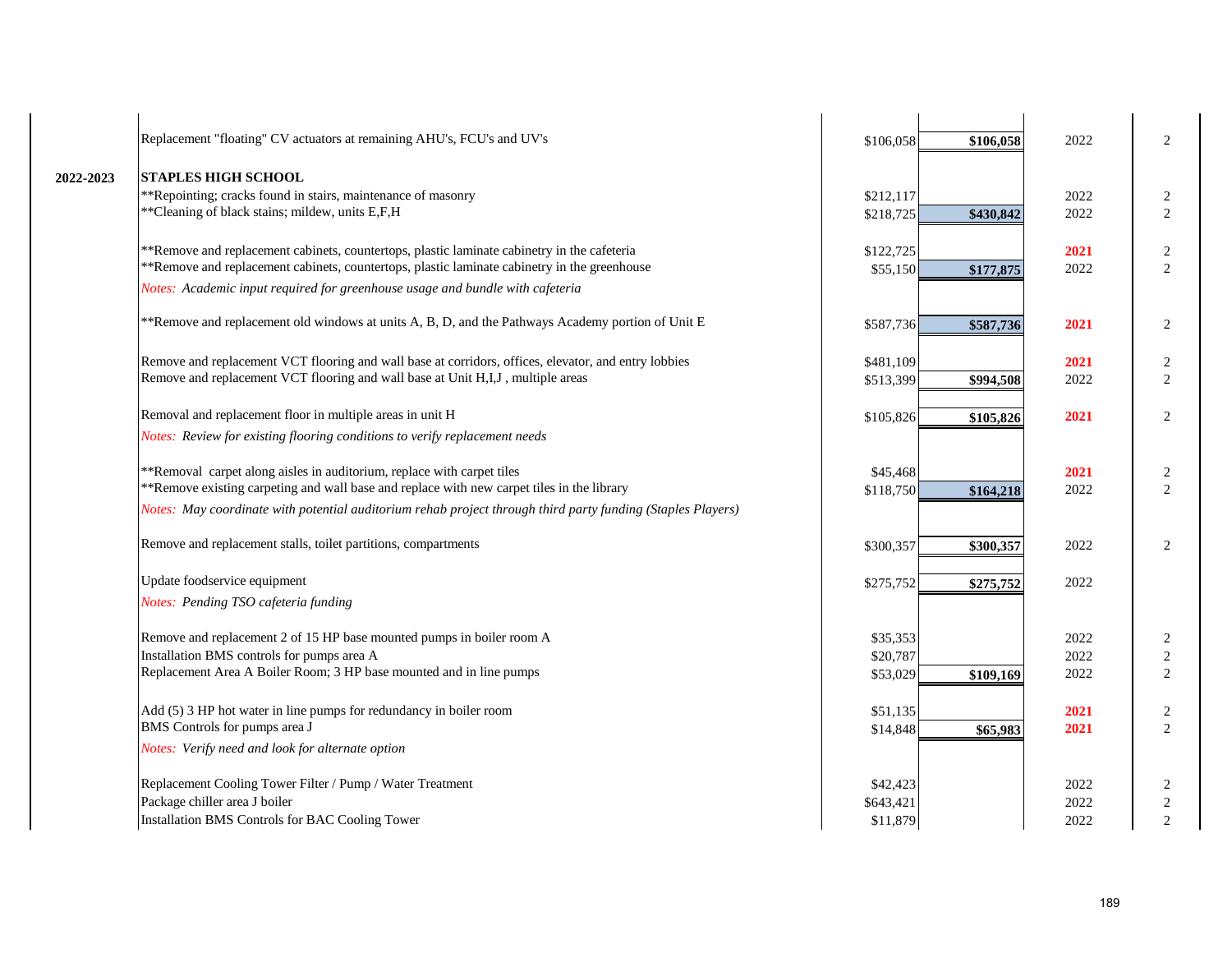| Cooling tower water treatment                                                                                   | \$23,757    | \$721,480    | 2022 |  |
|-----------------------------------------------------------------------------------------------------------------|-------------|--------------|------|--|
| **Remove and replacement Area B Indoor AHU's at Field House; heating only. 17,000 cfm each                      | \$1,622,694 |              | 2021 |  |
| **Installation BMS Controls for Area B Indoor AHU's                                                             | \$45,817    |              | 2021 |  |
| **Replacement in Area B Indoor AHU's heating only. 17,000 cfm each (Add Option far adding A/C)                  | \$1,622,694 |              | 2021 |  |
| **Installation BMS Controls for Area B Indoor AHU's (add for $A/C$ )                                            | \$45,817    | \$3,337,022  | 2021 |  |
| Notes: Engineering analysis needed for AC option to verify and justify needs in conjunction with academic input |             |              |      |  |
| **Replace all room signage in the entire school to meet ADA compliance                                          | \$170,451   | \$170,451    | 2021 |  |
| <b>Total Fiscal Year 2022-2023</b> (without soft cost)                                                          |             | \$15,552,029 |      |  |
| Projected 11% Soft cost required for upcoming year 2023-2024                                                    |             | \$949,036    |      |  |
| <b>Gran Total Fiscal Year 2022-2023</b> (softcost included)                                                     |             | \$16,501,065 |      |  |

*\*Priority recommended by facilities department needs*

*\*\* Soft cost include engineering, architectural design and project management estimated at 11%*

#### **2023-2024 (YEAR 3 OF 5) WESTPORT PUBLIC SCHOOLS FIVE YEAR PROPOSED CAPITAL FORECAST - PRIORITY LISTING**

| <b>FISCAL YEAR</b> | <b>DESCRIPTION</b>                                                                                                                                           | <b>ESTIMATE</b> | <b>SUB-TOTAL</b> | Antinozzi Report<br>Year | I * Priority |
|--------------------|--------------------------------------------------------------------------------------------------------------------------------------------------------------|-----------------|------------------|--------------------------|--------------|
| 2023-2024          | <b>COLEYTOWN ELEMENTARY (Building closed during summer)</b><br>** Unit ventilators-classroom replacement (Direct expansion replaced wall mounted HVAC units) | \$378,780       | \$378,780        | 2024                     |              |
|                    | Notes: This is a summer job - building needs to be closed, all summer camps must be relocated                                                                |                 |                  |                          |              |
|                    | **Unit ventilators DX at classrooms (Direct expansion replaced wall mounted HVAC units)                                                                      | \$115,907       | \$115,907        | 2024                     |              |
|                    | Notes: This is a summer job - building needs to be closed, all summer camps must be relocated                                                                |                 |                  |                          |              |
|                    | **Remove and replacement Roof mounted air handling equipment-exhaust fans                                                                                    | \$128,154       | \$128,154        | 2023                     |              |
|                    | Notes: This is a summer job - building needs to be closed, all summer camps must be relocated                                                                |                 |                  |                          |              |
|                    | ** Accoustic ceiling tile replacement, (1974, 1994, 1997 building additions)                                                                                 | \$287,577       |                  | 2023                     |              |
|                    | ** Accoustic ceiling tile replacement, (original 1964 building)                                                                                              | \$1,018,492     | \$1,306,069      | 2021                     |              |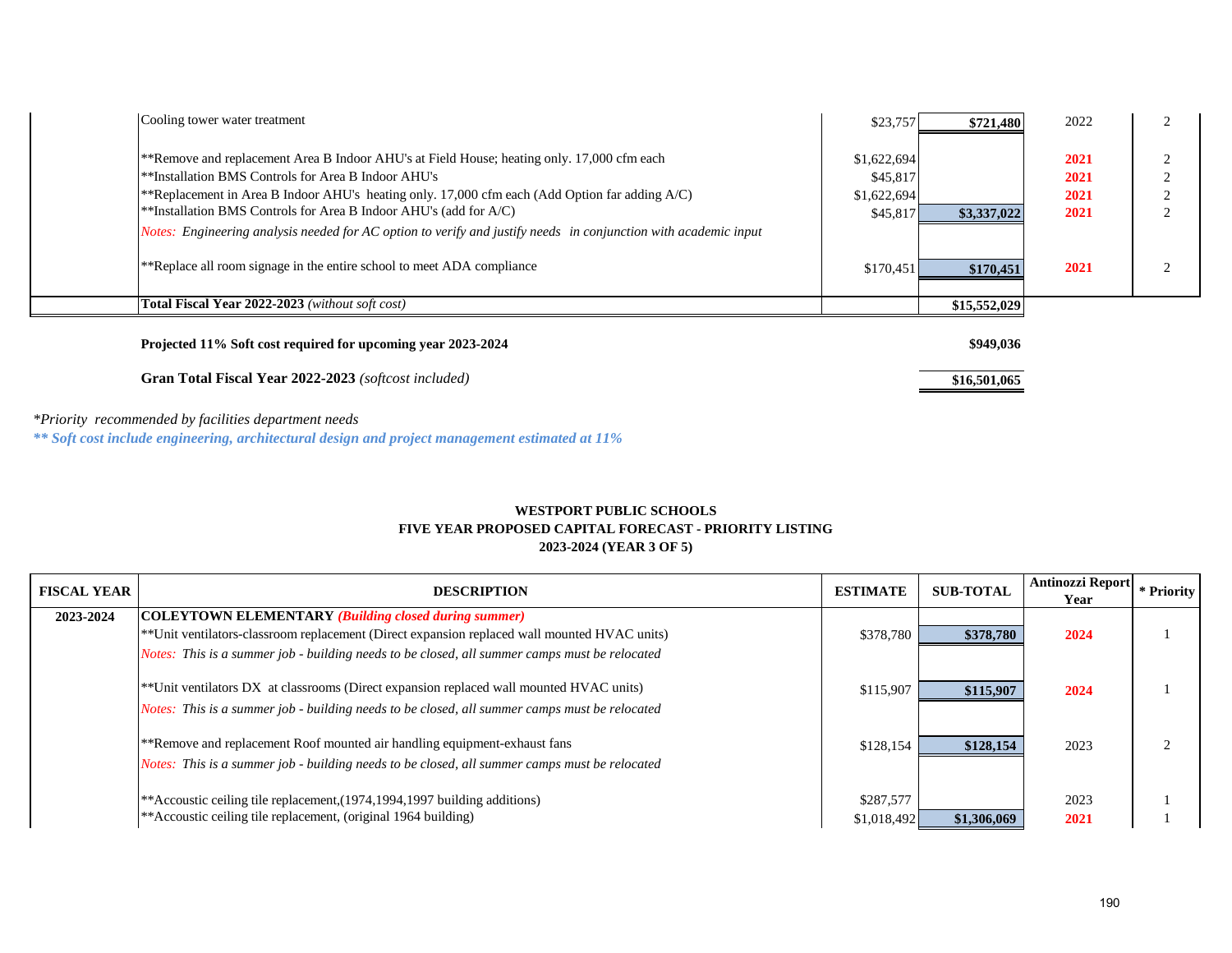|           | Notes: This is a summer job - building needs to be closed, all summer camps must be relocated, this is a major work that<br>needs to be done while the building is closed |                      |           |              |                    |
|-----------|---------------------------------------------------------------------------------------------------------------------------------------------------------------------------|----------------------|-----------|--------------|--------------------|
|           | **Replacement flooring tile in main corridor from classroom 116 to cafeteria<br>**Replacement discolored rubber wall base through school                                  | \$49,629<br>\$63,455 | \$113,084 | 2023<br>2023 | -1<br>$\mathbf{1}$ |
|           | Notes: This is a summer job - building needs to be closed, all summer camps must be relocated, this is a major work that<br>needs to be done while the building is closed |                      |           |              |                    |
|           | ** Asphalt Repair and Replacement (This is a summer job)                                                                                                                  | \$168,195            | \$168,195 | 2023         | 2                  |
|           | Notes: StreetScan analysis completed, reviewing results for asphalt prioritization                                                                                        |                      |           |              |                    |
| 2023-2024 | <b>GREEN'S FARMS ELEMENTARY</b>                                                                                                                                           |                      |           |              |                    |
|           | ** Asphalt Repair and Replacement (This is a summer job)                                                                                                                  | \$25,919             | \$25,919  | 2023         | 2                  |
|           | Notes: StreetScan analysis completed, reviewing results for asphalt prioritization                                                                                        |                      |           |              |                    |
| 2023-2024 | KINGS HIGHWAY ELEMENTARY SCHOOL (Building closed during summer)                                                                                                           |                      |           |              |                    |
|           | **Demolition modular classrooms                                                                                                                                           | \$71,589             | \$71,589  | 2021         | 2                  |
|           | Notes: Pending Central Office approval / swing space                                                                                                                      |                      |           |              |                    |
|           | **Masonry exterior restoration west building                                                                                                                              | \$90,767             |           | 2021         | $\overline{c}$     |
|           | **Masonry exterior restoration west - east building                                                                                                                       | \$69,438             |           | 2021         | $\overline{2}$     |
|           | **Masonry exterior restoration east building                                                                                                                              | \$34,090             |           | 2021         | $\sqrt{2}$         |
|           | **Repoint and reseal 15% of all concrete and stone site retaining walls including areaways and stair walls.                                                               | \$68,180             | \$262,475 | 2021         | 2                  |
|           | Notes: Major work that needs to be done while building is closed                                                                                                          |                      |           |              |                    |
|           | **Replacement all doors and hardware in the toilet rooms of the kindergarten classrooms                                                                                   | \$189,668            | \$189,668 | 2023         | $\mathbf{1}$       |
|           | **Remove and replacement VCT flooring main entrance, main office, nurse office                                                                                            | \$282,541            |           | 2021         | -1                 |
|           | **Remove and replacement VCT flooring, original bldng, west addition                                                                                                      | \$244,174            |           | 2022         | $\mathbf{1}$       |
|           | **Remove and replacement VCT flooring, original bldng, second floor                                                                                                       | \$220,444            |           | 2023         | $\mathbf{1}$       |
|           | **Remove and replacement VCT flooring, original bldng, second floor                                                                                                       | \$64,539             |           | 2024         |                    |
|           | **Remove and replacement VCT flooring corridor, Reading Room, and Computer Room on the First Floor                                                                        | \$32,707             | \$844,405 | 2022         | -1                 |
|           | Notes: Major work that needs to be done while building is closed                                                                                                          |                      |           |              |                    |
|           | **Replacement Steam to Hot Water HX                                                                                                                                       | \$68,180             |           | 2021         |                    |
|           | **Installation Steam to Hot Water HX package with (2) new pumps                                                                                                           | \$22,909             |           | 2021         | $\mathbf{1}$       |
|           | **Replacement Hot Water Pumps                                                                                                                                             | \$19,091             |           | 2021         | -1                 |
|           | **Installation Boiler Feed Tank/Pump: Duplex                                                                                                                              | \$30,681             |           | 2021         | $\mathbf{1}$       |
|           | **Replacement Steam Cond. Duplex Pumps                                                                                                                                    | \$7,500              |           | 2021         |                    |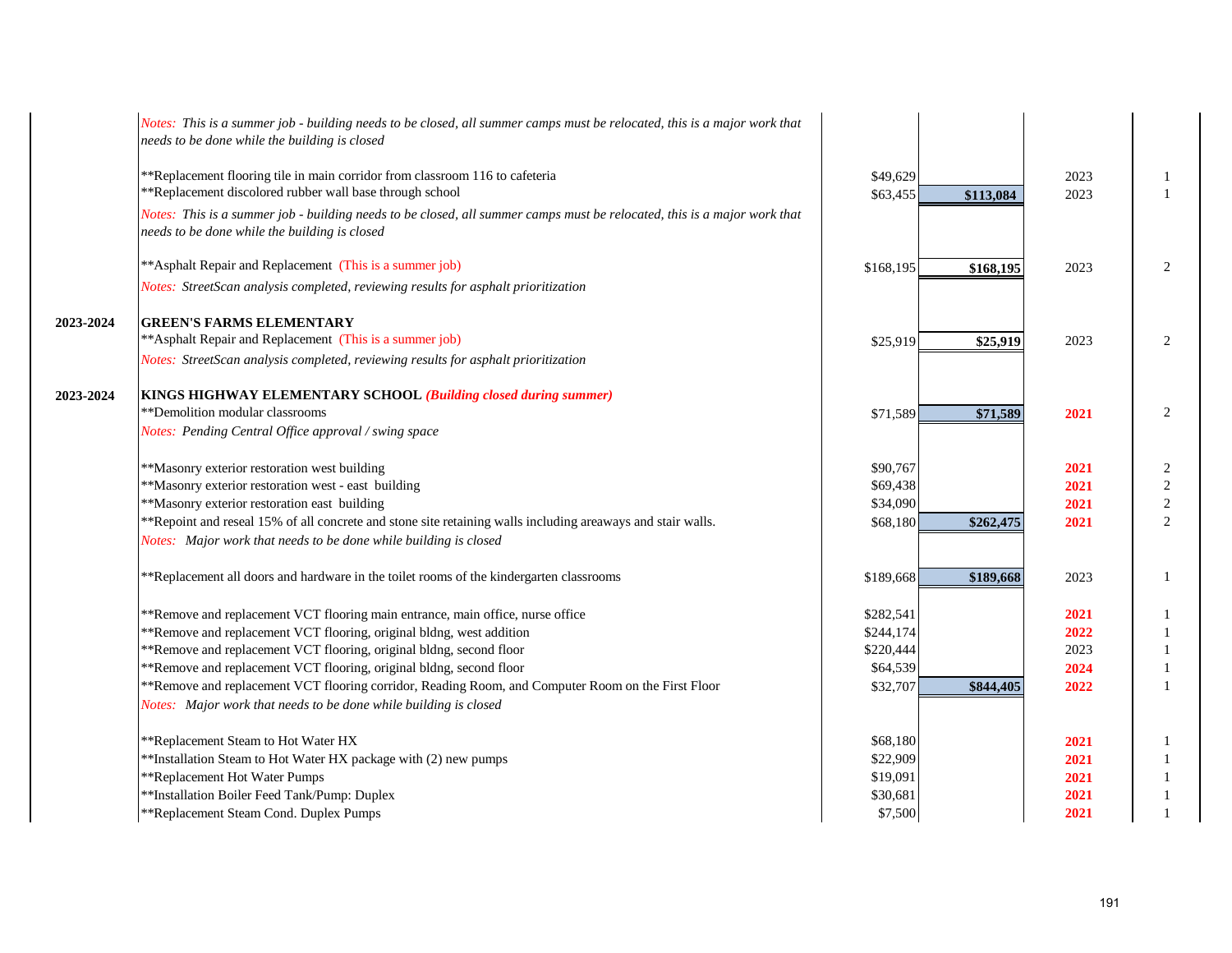|           | **Boiler feed pump control                                                                                          | \$2,864   |           | 2021 |                |
|-----------|---------------------------------------------------------------------------------------------------------------------|-----------|-----------|------|----------------|
|           | ** Steam cond. Pump control                                                                                         | \$5,727   |           | 2021 | 1              |
|           | **Remove and replacement steam boilers: 3,000 MBH each                                                              | \$197,723 |           | 2021 | 1              |
|           | ** BMS control steam boilers                                                                                        | \$22,909  | \$377,584 | 2021 | $\mathbf{1}$   |
|           | Notes: Major work that needs to be done while building is closed, engineering review required                       |           |           |      |                |
|           | **Replacement gas fired makeup unit for kitchen: 5,000 cfm                                                          | \$131,310 | \$131,310 | 2020 | 2              |
|           | Notes: Engineering review required for potential modification for code changes                                      |           |           |      |                |
|           | DOA Repair / upgrades                                                                                               | \$146,462 | \$146,462 | 2023 | 1              |
|           | **Remove and replacement of cabinets, countertops, plastic laminate cabinetry - west additions                      | \$71,564  |           | 2020 | 1              |
|           | **Remove and replacement cabinetry and sinks in all Classrooms - original building                                  | \$508,218 | \$579,782 | 2022 | $\mathbf{1}$   |
|           | Notes: Moved due to invasive amount of work and lead remediation that can be done while building is closed          |           |           |      |                |
|           | ** Asphalt Repair and Replacement (This is a summer job)                                                            | \$14,256  |           | 2022 | $\overline{c}$ |
|           | ** Asphalt Repair and Replacement (This is a summer job)                                                            | \$421,573 | \$435,829 | 2024 | $\overline{2}$ |
|           | Notes: StreetScan analysis completed, reviewing results for asphalt prioritization                                  |           |           |      |                |
| 2023-2024 | <b>LONG LOTS ELEMENTARY SCHOOL</b>                                                                                  |           |           |      |                |
|           | **Replacement Steam boiler: (3) at 3,000 MBH each.                                                                  | \$224,995 | \$224,995 | 2021 | 2              |
|           | Notes: Prior replacement detailed, engineering anaylisis needed to justification of replacement in current location |           |           |      |                |
|           | **Replacement Steam to Hot Water HX                                                                                 | \$34,090  |           | 2021 | 2              |
|           | **Replacement Hot Water Pumps                                                                                       | \$38,863  |           | 2021 | $\sqrt{2}$     |
|           | **Replacement Boiler Feed Tank/Pump: Duplex                                                                         | \$30,681  |           | 2021 | $\sqrt{2}$     |
|           | **Replacement Steam Cond. Duplex Pumps                                                                              | \$6,136   | \$109,770 | 2021 | $\overline{2}$ |
|           | Notes: Replacement of these items should not be done until the steam boiler analysis is completed                   |           |           |      |                |
|           | Installation DX with hot water coil, hot gas reheat, multi-zone unit (3 zones); 10,000 cfm each.                    | \$776,246 | \$776,246 | 2023 | 2              |
|           | New Installation Ductless Split A/C for IT closet                                                                   | \$11,250  | \$11,250  | 2021 | 2              |
|           | Notes: This must be coordinated in 2020 with IT dept and verify requirement to start project in 2023                |           |           |      |                |
|           | ** Steam to Hot Water HX package with (2) new pumps                                                                 | \$17,181  |           | 2021 | 2              |
|           | **Installation BMS Controls for boiler Feed Pumps                                                                   | \$2,864   |           | 2021 | $\sqrt{2}$     |
|           | **Installation BMS Controls for Steam Cond Pumps                                                                    | \$2,864   |           | 2021 | $\sqrt{2}$     |
|           | **InstallationBMS Controls for Steam Boilers: In new enclosure at grade                                             | \$17,181  | \$40,090  | 2021 | $\overline{c}$ |
|           | Notes: Waiting for boiler replacement analysis                                                                      |           |           |      |                |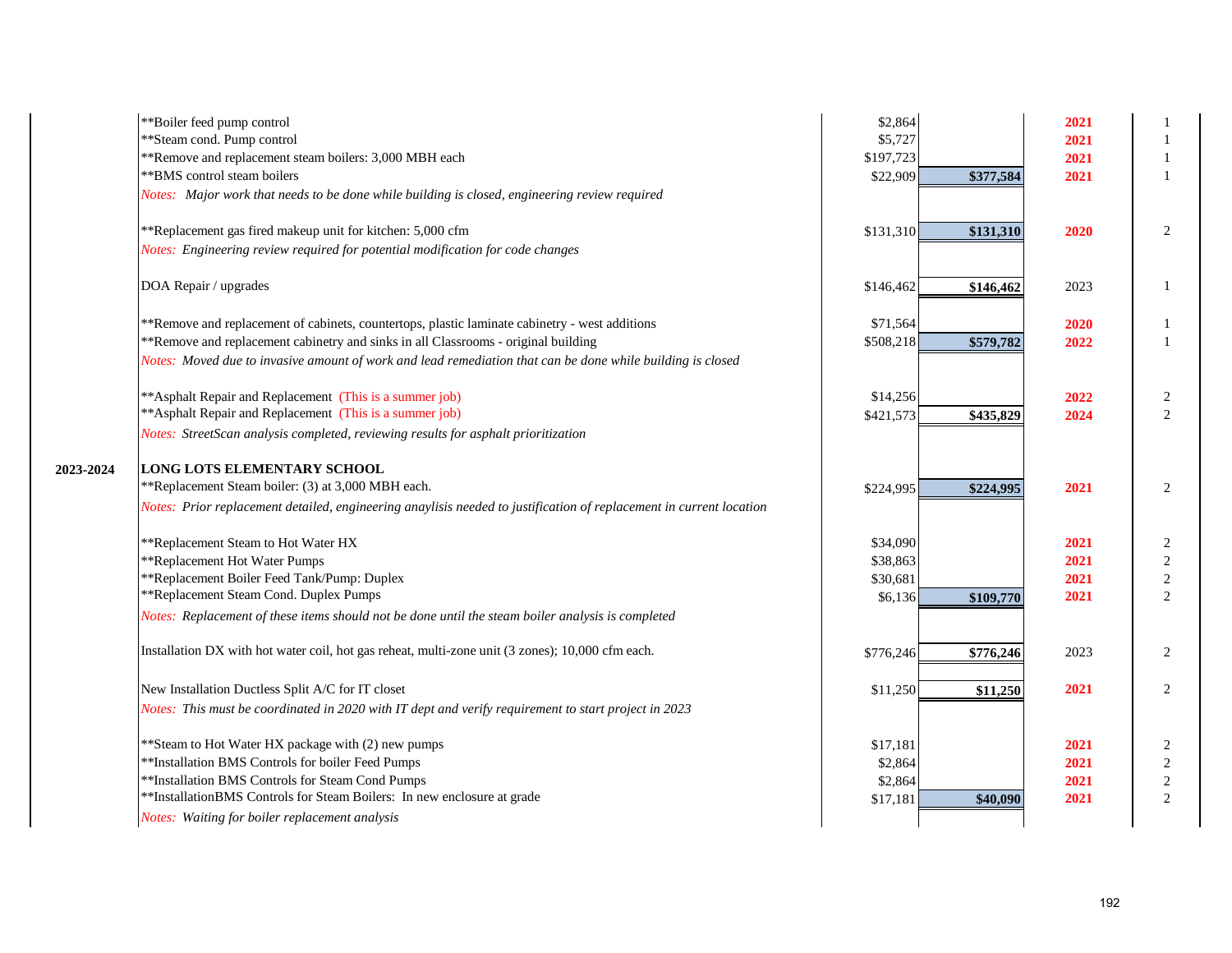| 2023-2024 | <b>SAUGATUCK ELEMENTARY SCHOOL</b>                                                                    |             |             |      |                |
|-----------|-------------------------------------------------------------------------------------------------------|-------------|-------------|------|----------------|
|           | **Removal exterior caulk and reseal all aluminum windows                                              | \$67,170    |             | 2022 |                |
|           | **Removal damaged false wood windows above the cafeteria                                              | \$43,938    | \$111,108   | 2023 |                |
|           | Notes: Avoid potential water infiltration                                                             |             |             |      |                |
|           | ** Asphalt Repair and Replacement (This is a summer job)                                              | \$256,863   | \$256,863   | 2023 | 2              |
|           | Notes: StreetScan analysis completed, reviewing results for asphalt prioritization                    |             |             |      |                |
| 2023-2024 | <b>BEDFORD MIDDLE SCHOOL</b>                                                                          |             |             |      |                |
|           | **Remove and replace Insulated glass; IGU at all courtyard windows                                    | \$98,483    | \$98,483    | 2020 | $\overline{c}$ |
|           | Notes: Repair architectural window wall design and installation deficiencies                          |             |             |      |                |
|           | **Replace accoustical ceiling tiles in all locker rooms, toilet rooms and kitchen                     | \$1,172,732 | \$1,172,732 | 2022 | 2              |
|           | Notes: Moved one year due to invasive nature and attempt to bundle invasive work                      |             |             |      |                |
|           | Remove and replacement VCT floor on cafeteria and elevator, replacement discolored rubber wall base   | \$275,966   | \$275,966   | 2022 | 2              |
|           | Notes: Moved one year due to invasive nature and attempt to bundle invasive work                      |             |             |      |                |
|           | Remove and replacement carpet tile in Classrooms, Auditorium, and Guidance Offices                    | \$339,701   | \$339,701   | 2022 | 2              |
|           | Notes: Moved one year due to invasive nature and attempt to bundle invasive work                      |             |             |      |                |
|           | Replacement Roof Mounted AHU-9                                                                        | \$109,846   | \$109,846   | 2023 | 2              |
|           | Replacement of exhaust fans mounted in roof                                                           | \$179,415   | \$179,415   | 2023 | $\overline{c}$ |
| 2023-2024 | <b>STAPLES HIGH SCHOOL</b>                                                                            |             |             |      |                |
|           | **Remove and replacemement of plumbing fixtures at 1973 section of building                           | \$241,662   | \$241,662   | 2023 | 2              |
|           | **Replacement in Area D Indoor AHU's at Gym; heating only. 7,000 cfm each                             | \$706,349   |             | 2023 |                |
|           | **Installation BMS Controls for Area D Indoor AHU's                                                   | \$49,211    | \$755,560   | 2023 |                |
|           | **Replacement in Area D Indoor AHU's at Gym; heating only. 7,000 cfm each (Add Option far adding A/C) | \$758,671   |             | 2023 |                |
|           | **Installation BMS Controls for Area D Indoor AHU's (add for A/C)                                     | \$49,211    | \$807,882   | 2023 |                |
|           | **Replacement in Area E Indoor AHU's In Penthouse: CHW and HW; 10,000 cfm each                        | \$541,908   |             | 2023 |                |
|           | **Installation BMS Controls for Area D Indoor AHU's (add for A/C)                                     | \$24,606    | \$566,514   | 2023 |                |
|           |                                                                                                       |             |             |      |                |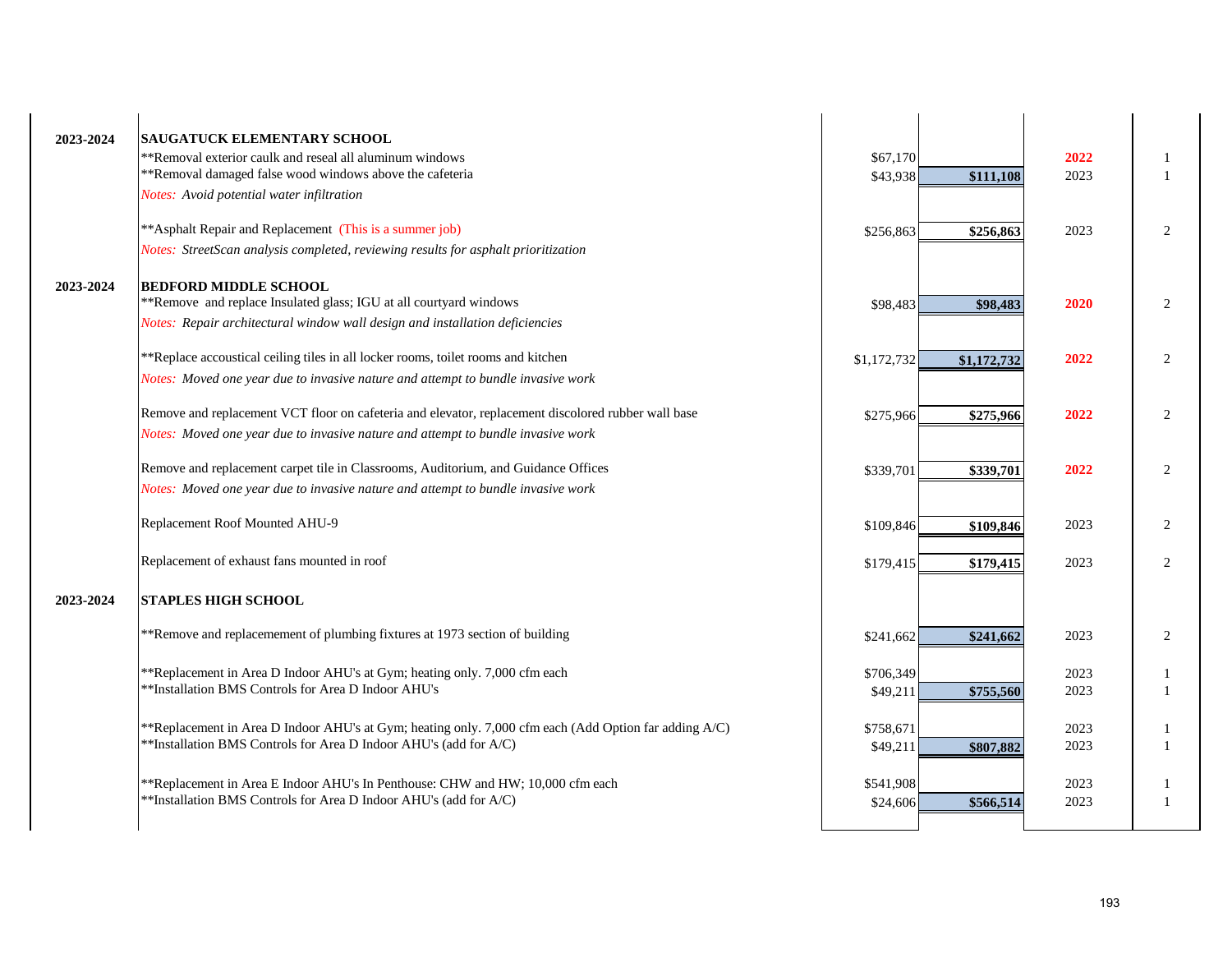| <b>Total Fiscal Year 2023-2024</b> (without soft cost)                                                             | \$11,353,295 |
|--------------------------------------------------------------------------------------------------------------------|--------------|
| Projected 11% Soft cost required for upcoming year 2024-2025                                                       | \$1,197,894  |
| <b>Gran Total Fiscal Year 2023-2024</b> (soft cost included)                                                       | \$12,551,189 |
| $*D$ is originated and $d$ and $d$ and $d$ and $d$ and $d$ and $d$ and $d$ and $d$ and $d$ and $d$ and $d$ and $d$ |              |

*\*Priority recommended by facilities department needs*

*\*\* Soft cost include engineering, architectural design and project management estimated at 11%*

# **FIVE YEAR PROPOSED CAPITAL FORECAST - PRIORITY LISTING 2024-2025 (YEAR 4 OF 5) WESTPORT PUBLIC SCHOOLS**

| <b>FISCAL YEAR</b> | <b>DESCRIPTION</b>                                                                | <b>ESTIMATE</b> | <b>SUB-TOTAL</b> | Antinozzi Report<br>Year | * Priority |
|--------------------|-----------------------------------------------------------------------------------|-----------------|------------------|--------------------------|------------|
| 2024-2025          | <b>COLEYTOWN ELEMENTARY SCHOOL</b>                                                |                 |                  |                          |            |
|                    | Update general food service equipment                                             | \$113,634       | \$113,634        | 2024                     |            |
|                    | Notes: Pending TSO cafeteria funding                                              |                 |                  |                          |            |
|                    |                                                                                   |                 |                  |                          |            |
| 2024-2025          | <b>GREEN'S FARMS ELEMENTARY</b>                                                   |                 |                  |                          |            |
|                    | Replacement fan powered VAV boxes 1000 cfm each                                   | \$145,830       | \$145,830        | 2024                     | 2          |
|                    |                                                                                   |                 |                  |                          |            |
|                    | Replacement fan powered VAV boxes                                                 | \$262,495       | \$262,495        | 2024                     | 2          |
|                    |                                                                                   |                 |                  |                          |            |
|                    | Update general food service equipment                                             | \$75,756        | \$75,756         | 2024                     |            |
|                    | Notes: Pending TSO cafeteria funding                                              |                 |                  |                          |            |
| 2024-2025          | KINGS HIGHWAY ELEMENTARY SCHOOL                                                   |                 |                  |                          |            |
|                    | **Replacement Distribution Panels at Boiler Rm                                    | \$37,878        |                  | 2024                     | 2          |
|                    | **Replacement Distribution Panels at Main Floors                                  | \$75,756        |                  | 2024                     | 2          |
|                    |                                                                                   |                 | \$113,634        |                          |            |
|                    | ** Update general food service equipment                                          | \$64,393        | \$64,393         | 2024                     |            |
|                    | Notes: Pending TSO cafeteria funding                                              |                 |                  |                          |            |
|                    |                                                                                   |                 |                  |                          |            |
| 2024-2025          | <b>LONG LOTS ELEMENTARY SCHOOL</b>                                                |                 |                  |                          |            |
|                    | ** Architectural Wood Casework, Cabinets, countertops, plastic laminate cabinetry | \$986,427       | \$986,427        | 2021                     | 2          |
|                    | Notes: Waiting for academic input for curriculum delivery needs                   |                 |                  |                          |            |
|                    |                                                                                   |                 |                  |                          |            |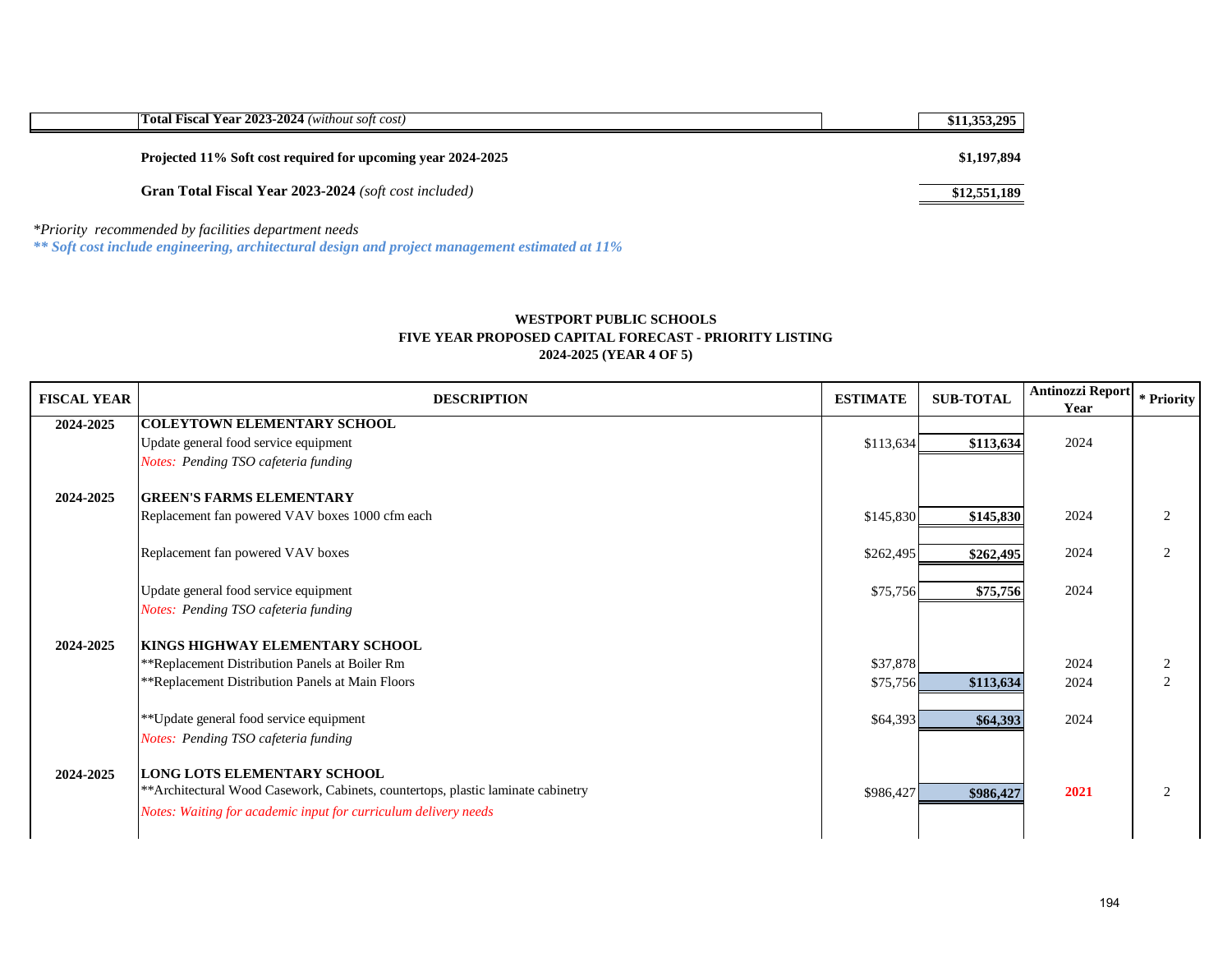| **Replacement Air Handling Equipment Classrooms: UV's with CHW<br>2024<br>$\mathbf{1}$<br>\$151,527<br>\$151,527<br>** BMS Controls Classrooms: UV's with DX<br>2024<br>-1<br>\$62,044<br>\$62,044<br>** BMS Controls for Classrooms: UV's with CHW<br>2024<br>-1<br>\$47,726<br>\$47,726<br>** Asphalt Repair and Replacement (This is a summer job)<br>2<br>2024<br>\$153,716<br>\$153,716<br>Notes: StreetScan analysis completed, reviewing results for asphalt prioritization<br>SAUGATUCK ELEMENTARY SCHOOL<br>2024-2025<br>**Repointing; cracks mortar; sealant<br>\$103,407<br>2024<br>2<br>**Repointing; cracks mortar; sealant at the SW addition<br>2024<br>$\sqrt{2}$<br>\$102,429<br>**General repair and repoint 15% of all concrete and stone site retaining walls<br>2<br>2024<br>\$319,470<br>\$113,634<br>Notes: Require masonary consultants to best define scope of work and aid with the bid preparation<br>Remove and replacement slate shingles; composite<br>2024<br>2<br>\$78,218<br>\$78,218<br>Update foodservice equipment<br>2024<br>\$109,089<br>\$109,089<br>Notes: Pending TSO cafeteria funding |
|----------------------------------------------------------------------------------------------------------------------------------------------------------------------------------------------------------------------------------------------------------------------------------------------------------------------------------------------------------------------------------------------------------------------------------------------------------------------------------------------------------------------------------------------------------------------------------------------------------------------------------------------------------------------------------------------------------------------------------------------------------------------------------------------------------------------------------------------------------------------------------------------------------------------------------------------------------------------------------------------------------------------------------------------------------------------------------------------------------------------------------|
|                                                                                                                                                                                                                                                                                                                                                                                                                                                                                                                                                                                                                                                                                                                                                                                                                                                                                                                                                                                                                                                                                                                                  |
|                                                                                                                                                                                                                                                                                                                                                                                                                                                                                                                                                                                                                                                                                                                                                                                                                                                                                                                                                                                                                                                                                                                                  |
|                                                                                                                                                                                                                                                                                                                                                                                                                                                                                                                                                                                                                                                                                                                                                                                                                                                                                                                                                                                                                                                                                                                                  |
|                                                                                                                                                                                                                                                                                                                                                                                                                                                                                                                                                                                                                                                                                                                                                                                                                                                                                                                                                                                                                                                                                                                                  |
|                                                                                                                                                                                                                                                                                                                                                                                                                                                                                                                                                                                                                                                                                                                                                                                                                                                                                                                                                                                                                                                                                                                                  |
|                                                                                                                                                                                                                                                                                                                                                                                                                                                                                                                                                                                                                                                                                                                                                                                                                                                                                                                                                                                                                                                                                                                                  |
|                                                                                                                                                                                                                                                                                                                                                                                                                                                                                                                                                                                                                                                                                                                                                                                                                                                                                                                                                                                                                                                                                                                                  |
|                                                                                                                                                                                                                                                                                                                                                                                                                                                                                                                                                                                                                                                                                                                                                                                                                                                                                                                                                                                                                                                                                                                                  |
|                                                                                                                                                                                                                                                                                                                                                                                                                                                                                                                                                                                                                                                                                                                                                                                                                                                                                                                                                                                                                                                                                                                                  |
|                                                                                                                                                                                                                                                                                                                                                                                                                                                                                                                                                                                                                                                                                                                                                                                                                                                                                                                                                                                                                                                                                                                                  |
|                                                                                                                                                                                                                                                                                                                                                                                                                                                                                                                                                                                                                                                                                                                                                                                                                                                                                                                                                                                                                                                                                                                                  |
|                                                                                                                                                                                                                                                                                                                                                                                                                                                                                                                                                                                                                                                                                                                                                                                                                                                                                                                                                                                                                                                                                                                                  |
|                                                                                                                                                                                                                                                                                                                                                                                                                                                                                                                                                                                                                                                                                                                                                                                                                                                                                                                                                                                                                                                                                                                                  |
| **Replacement cooling tower pumps: 15 HP base mounted<br>\$53,029<br>2024<br>2                                                                                                                                                                                                                                                                                                                                                                                                                                                                                                                                                                                                                                                                                                                                                                                                                                                                                                                                                                                                                                                   |
| **Replacement cooling tower: 150 tons each (450 gpm each)<br>2<br>2024<br>\$295,448<br>\$348,477                                                                                                                                                                                                                                                                                                                                                                                                                                                                                                                                                                                                                                                                                                                                                                                                                                                                                                                                                                                                                                 |
| 2024-2025<br><b>BEDFORD MIDDLE SCHOOL</b>                                                                                                                                                                                                                                                                                                                                                                                                                                                                                                                                                                                                                                                                                                                                                                                                                                                                                                                                                                                                                                                                                        |
| **Replacement EPDM; single-ply membrane (roofing)<br>2021<br>3<br>\$5,034,514<br>\$5,034,514                                                                                                                                                                                                                                                                                                                                                                                                                                                                                                                                                                                                                                                                                                                                                                                                                                                                                                                                                                                                                                     |
| Remove and replacement rubber stair tread/riser<br>2024<br>$\mathbf{1}$<br>\$143,588<br>\$143,588                                                                                                                                                                                                                                                                                                                                                                                                                                                                                                                                                                                                                                                                                                                                                                                                                                                                                                                                                                                                                                |
| Update foodservice equipment<br>2024<br>\$79,544<br>\$79,544                                                                                                                                                                                                                                                                                                                                                                                                                                                                                                                                                                                                                                                                                                                                                                                                                                                                                                                                                                                                                                                                     |
| Notes: Pending TSO cafeteria funding                                                                                                                                                                                                                                                                                                                                                                                                                                                                                                                                                                                                                                                                                                                                                                                                                                                                                                                                                                                                                                                                                             |
| **Replacement Cooling Tower Pumps: 20 HP<br>\$63,635<br>2022<br>2                                                                                                                                                                                                                                                                                                                                                                                                                                                                                                                                                                                                                                                                                                                                                                                                                                                                                                                                                                                                                                                                |
| **Replacement Cooling Tower Induced Draft Type at grade (2 cell): 450 tons per cell<br>$\sqrt{2}$<br>2022<br>\$827,256                                                                                                                                                                                                                                                                                                                                                                                                                                                                                                                                                                                                                                                                                                                                                                                                                                                                                                                                                                                                           |
| ** BMS Controls for Cooling Tower Pump<br>$\sqrt{2}$<br>\$23,757<br>2022                                                                                                                                                                                                                                                                                                                                                                                                                                                                                                                                                                                                                                                                                                                                                                                                                                                                                                                                                                                                                                                         |
| ** BMS Controls for 450 ton Cooling Tower<br>$\overline{2}$<br>2022<br>\$23,757<br>\$938,405                                                                                                                                                                                                                                                                                                                                                                                                                                                                                                                                                                                                                                                                                                                                                                                                                                                                                                                                                                                                                                     |
|                                                                                                                                                                                                                                                                                                                                                                                                                                                                                                                                                                                                                                                                                                                                                                                                                                                                                                                                                                                                                                                                                                                                  |
| Notes: Detailed field condition report required to justify replacement                                                                                                                                                                                                                                                                                                                                                                                                                                                                                                                                                                                                                                                                                                                                                                                                                                                                                                                                                                                                                                                           |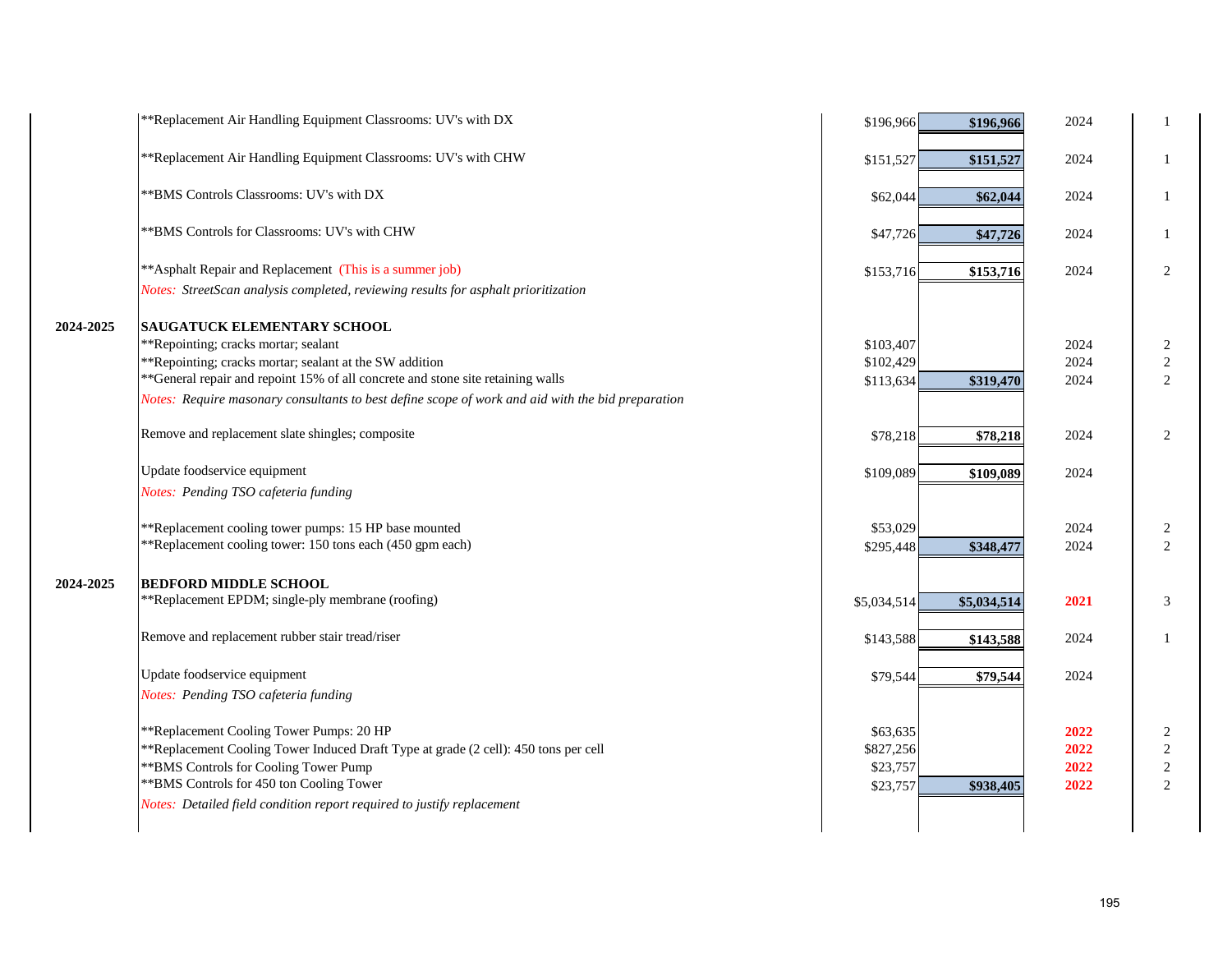|           | Projected 11% Soft cost required for upcoming year 2025-2026                                                        |                          | \$161,548    |              |                     |
|-----------|---------------------------------------------------------------------------------------------------------------------|--------------------------|--------------|--------------|---------------------|
|           | Total Fiscal Year 2024-2025 (without soft cost)                                                                     |                          | \$18,548,805 |              |                     |
|           | Notes: StreetScan analysis completed, reviewing results for asphalt prioritization                                  |                          |              |              |                     |
|           | ** Asphalt Repair and Replacement (This is a summer job)                                                            | \$4,144,321              | \$4,144,321  | 2024         | 2                   |
|           | **Installation BMS Controls for Gas Fired Makeup Air Unit                                                           | \$63,635                 | \$63,635     | 2024         |                     |
|           | **Replacement Gas Fired Makeup Air Units: (2) at 5,000 cfm and (3) at 3,000 cfm. (roof mounted)                     | \$575,746                | \$575,746    | 2024         |                     |
|           | **Installation packaged chiller for Area J: Water Cooled Chillers: Overhaul / Enhance                               | \$151,512                | \$227,268    | 2024         |                     |
|           | **Installation packaged chiller for Area E: Water Cooled Chiller: Overhaul / Enhance                                | \$75,756                 |              | 2024         |                     |
|           | **Remove and replacement VCT flooring and wall base at Unit F,G, multiple areas                                     | \$409,903                | \$409,903    | 2024         | $\mathbf{2}$        |
|           | **Remove and replacement of rubber treads, risers, rubber tile landings, and wall base in all stairwells            | \$524,824                | \$524,824    | 2024         | 2                   |
| 2024-2025 | <b>STAPLES HIGH SCHOOL</b>                                                                                          |                          |              |              |                     |
|           | Notes: StreetScan analysis completed, reviewing results for asphalt prioritization                                  |                          |              |              |                     |
|           | **Asphalt Repair and Replacement (This is a summer job)<br>** Asphalt Repair and Replacement (This is a summer job) | \$858,422<br>\$1,342,738 | \$2,201,160  | 2023<br>2023 | $\overline{c}$<br>2 |
|           |                                                                                                                     |                          |              |              |                     |
|           | **New package engine for Diesel Generator                                                                           | \$113,634                | \$113,634    | 2024         | 2                   |
|           | **Installation BMS Controls for new unit ventilators                                                                | \$143,179                | \$143,179    | 2024         | 2                   |
|           | **Replacement of 30 wall mounted unit ventilators                                                                   | \$568,170                | \$568,170    | 2024         | $\mathfrak{2}$      |
|           | Chillers maintenance                                                                                                | \$151,512                | \$151,512    | 2024         |                     |

**Gran Total Fiscal Year 2024-2025** (*soft cost included*) **\$18,710,353** 

*\*Priority recommended by facilities department needs*

*\*\* Soft cost include engineering, architectural design and project management estimated at 11%*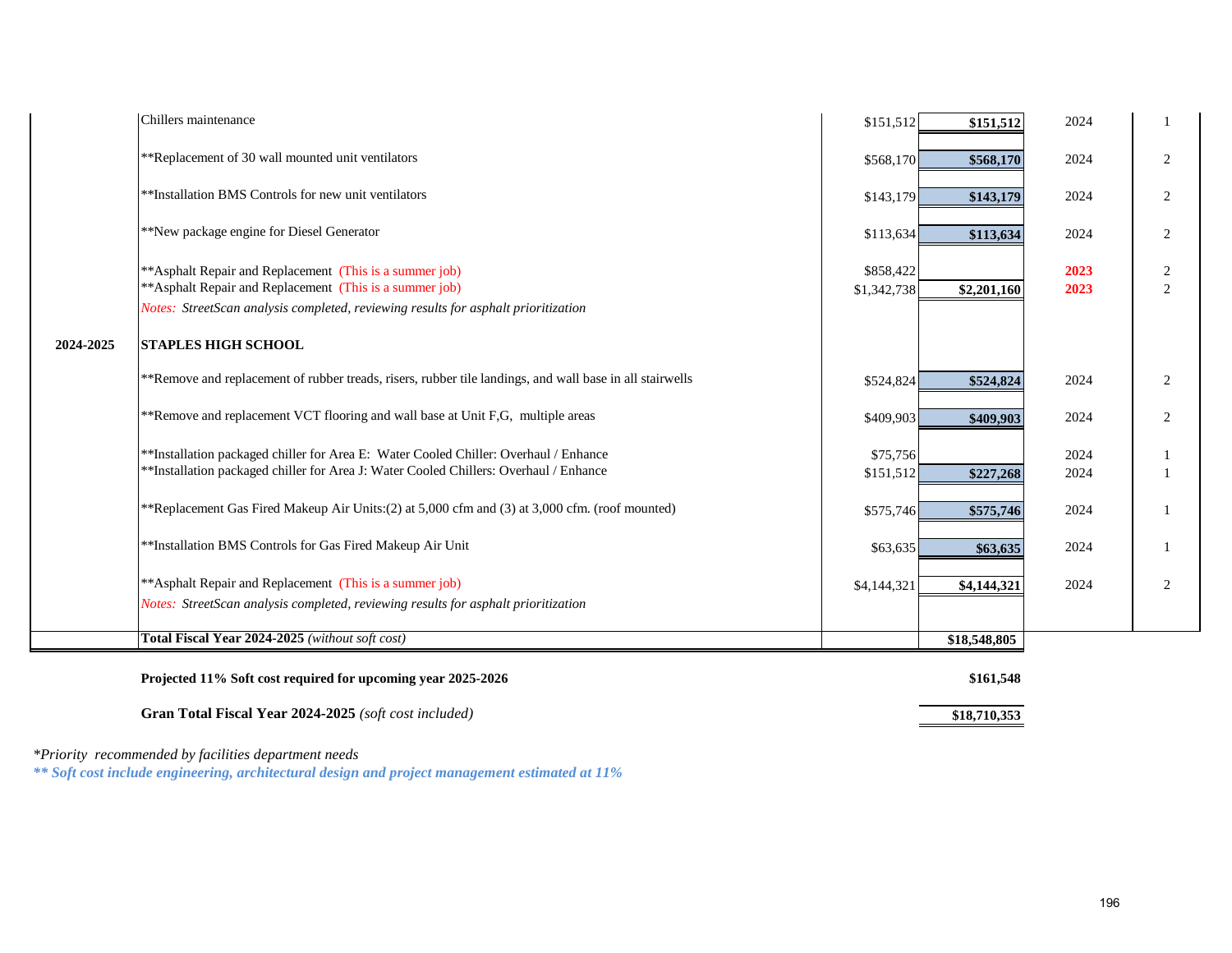# **WESTPORT PUBLIC SCHOOLS FIVE YEAR PROPOSED CAPITAL FORECAST - PRIORITY LISTING 2025-2026 (YEAR 5 of 5)**

|                    |                                                                                                                           |                         |                          | Antunozzi          |                     |
|--------------------|---------------------------------------------------------------------------------------------------------------------------|-------------------------|--------------------------|--------------------|---------------------|
| <b>FISCAL YEAR</b> | <b>DESCRIPTION</b>                                                                                                        | <b>ESTIMATE</b>         | <b>SUB-TOTAL</b>         | <b>Report Year</b> | Priority            |
| 2025-2026          | <b>COLEYTOWN ELEMENTARY SCHOOL</b>                                                                                        |                         |                          |                    |                     |
|                    | Asphalt Repair and Replacement Note: This is a summer job                                                                 | \$680,115               | \$680,115                | 2025               | $\overline{2}$      |
|                    | Notes: StreetScan analysis completed, reviewing results for asphalt prioritization                                        |                         |                          |                    |                     |
|                    |                                                                                                                           |                         |                          |                    |                     |
| 2025-2026          | <b>GREEN'S FARMS ELEMENTARY SCHOOL</b>                                                                                    |                         |                          |                    |                     |
|                    | Replace accoustical ceiling tiles                                                                                         | \$526,894               | \$526,894                | 2025               | 2                   |
|                    |                                                                                                                           |                         |                          |                    |                     |
|                    | Replacement hot water boiler (7 sections) and primary pumps. 900 MBH Input each<br>Building management system for boilers | \$602,765               |                          | 2025<br>2025       | 2<br>$\overline{2}$ |
|                    |                                                                                                                           | \$34,522                | \$637,287                |                    |                     |
|                    | Asphalt Repair and Replacement Note: This is a summer job                                                                 |                         |                          |                    |                     |
|                    | Notes: StreetScan analysis completed, reviewing results for asphalt prioritization                                        | \$1,191,614             | \$1,191,614              | 2025               | 2                   |
|                    |                                                                                                                           |                         |                          |                    |                     |
| 2025-2026          | <b>SAUGATUCK ELEMENTARY SCHOOL</b>                                                                                        |                         |                          |                    |                     |
|                    |                                                                                                                           |                         |                          |                    |                     |
|                    | Remove and replacement all cabinetry, countertops, and drop-in sinks, in Art Room, Health Suite, Science Lab              | $$117,187$ \\$          | 117,187                  | 2025               | 3                   |
|                    |                                                                                                                           |                         |                          |                    |                     |
|                    | Asphalt Repair and Replacement Note: This is a summer job                                                                 | $$639,020$ \$           | 639,020                  | 2025               | 2                   |
|                    | Notes: StreetScan analysis completed, reviewing results for asphalt prioritization                                        |                         |                          |                    |                     |
|                    |                                                                                                                           |                         |                          |                    |                     |
|                    | Concrete paving replacement                                                                                               | $$95,716$ \\$           | 95,716                   | 2025               | 2                   |
|                    |                                                                                                                           |                         |                          |                    |                     |
| 2025-2026          | <b>BEDFORD MIDDLE SCHOOL</b>                                                                                              |                         |                          |                    |                     |
|                    | Asphalt Repair and Replacement Note: This is a summer job                                                                 | 187,875                 | $\mathbf{s}$             | 2025               |                     |
|                    |                                                                                                                           | $\mathbb{S}$            | 187,875                  |                    | 2                   |
|                    | Notes: StreetScan analysis completed, reviewing results for asphalt prioritization                                        |                         |                          |                    |                     |
|                    | Concrete paving replacement                                                                                               | $\mathbb{S}$<br>187,249 | $\mathbf{\$}$<br>187,249 | 2025               | 2                   |
|                    |                                                                                                                           |                         |                          |                    |                     |
| 2025-2026          | <b>STAPLES HIGH SCHOOL</b>                                                                                                |                         |                          |                    |                     |
|                    |                                                                                                                           |                         |                          |                    |                     |
|                    |                                                                                                                           |                         |                          |                    |                     |